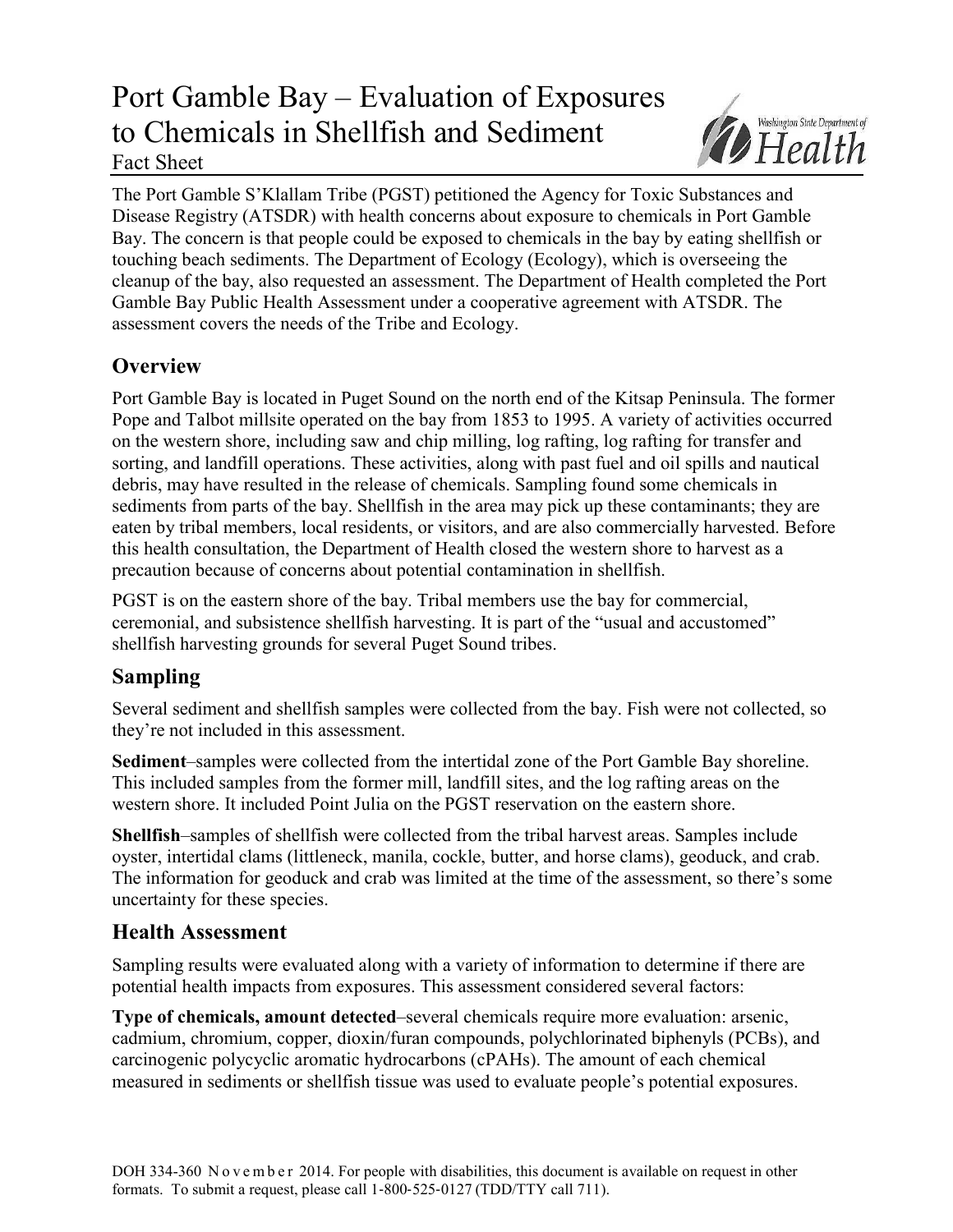**Ways a person might be exposed to chemicals**–we considered two ways people could be exposed: 1) eating shellfish (tribal members and the general population), and 2) touching or accidentally eating sediments from beaches during recreation or shellfish harvest activities.

**Number of hours, days, and years a person may be exposed to chemicals**–this assessment assumed that all of the shellfish that people eat were collected from Port Gamble Bay and is based on a lifetime exposure of 78 years. The tribe specifically asked us to look at these scenarios:

- Tribal members (adults and children) that eat shellfish as a major source of protein (subsistence). The tribes estimate this subsistence consumption to be a little more than one pound of shellfish meat a day.
- Tribal children playing in the beach sediments at Point Julia during summer break.

We also evaluated these scenarios:

- Tribal members that eat approximately one-half pound of shellfish meat every day.
- People in the general population, including bay residents, eating approximately one tenth of a pound of shellfish meat per day (1–2 meals per week).

### **Conclusions**

Eating shellfish from Port Gamble Bay at the **high tribe–estimated subsistence rate of a little more than one pound of meat every day** for an entire lifetime could be harmful to health.

Eating shellfish from Port Gamble Bay at a **low tribe-estimated subsistence rate of one-half a pound of meat every day** could be harmful to health, but to a lesser extent than at the high subsistence rate.

Eating shellfish from Port Gamble Bay at a general population rate of **1-2 meals per week** is not expected to harm people's health.

**Touching or accidentally eating beach sediment** during recreational activities in the summer months (or during shellfish harvesting) is not expected to harm children's health.

# **Department of Health Recommendations**

After reviewing all available information, we recommend:

- Department of Health open the former mill area and western shoreline for commercial shellfish harvest.
- Ecology continue its sediment cleanup work.
- Ecology recommend people not to harvest shellfish where cleanup construction activities are taking place.
- Additional sampling and analysis occur including:
	- o Collect tissue samples after cleanup is complete to confirm chemical levels are safe for shellfish harvesting.
	- o More geoduck and crab samples be analyzed for metals, dioxins, and PAHs.
	- o Collect samples of non-migratory fish and analyze for metals, dioxins, and PAHs.
- Ecology oversee long-term cleanup monitoring, including shellfish, in Port Gamble Bay.

#### *The Tribe has collected more samples of geoduck, crab, and resident finfish, which will be evaluated in the future.*

Shellfish are filter feeders that absorb algae and other particles that are in the water. this may include bacteria, viruses, and biological toxins. People eating shellfish, especially at high consumption rates, should follow these recommendations: